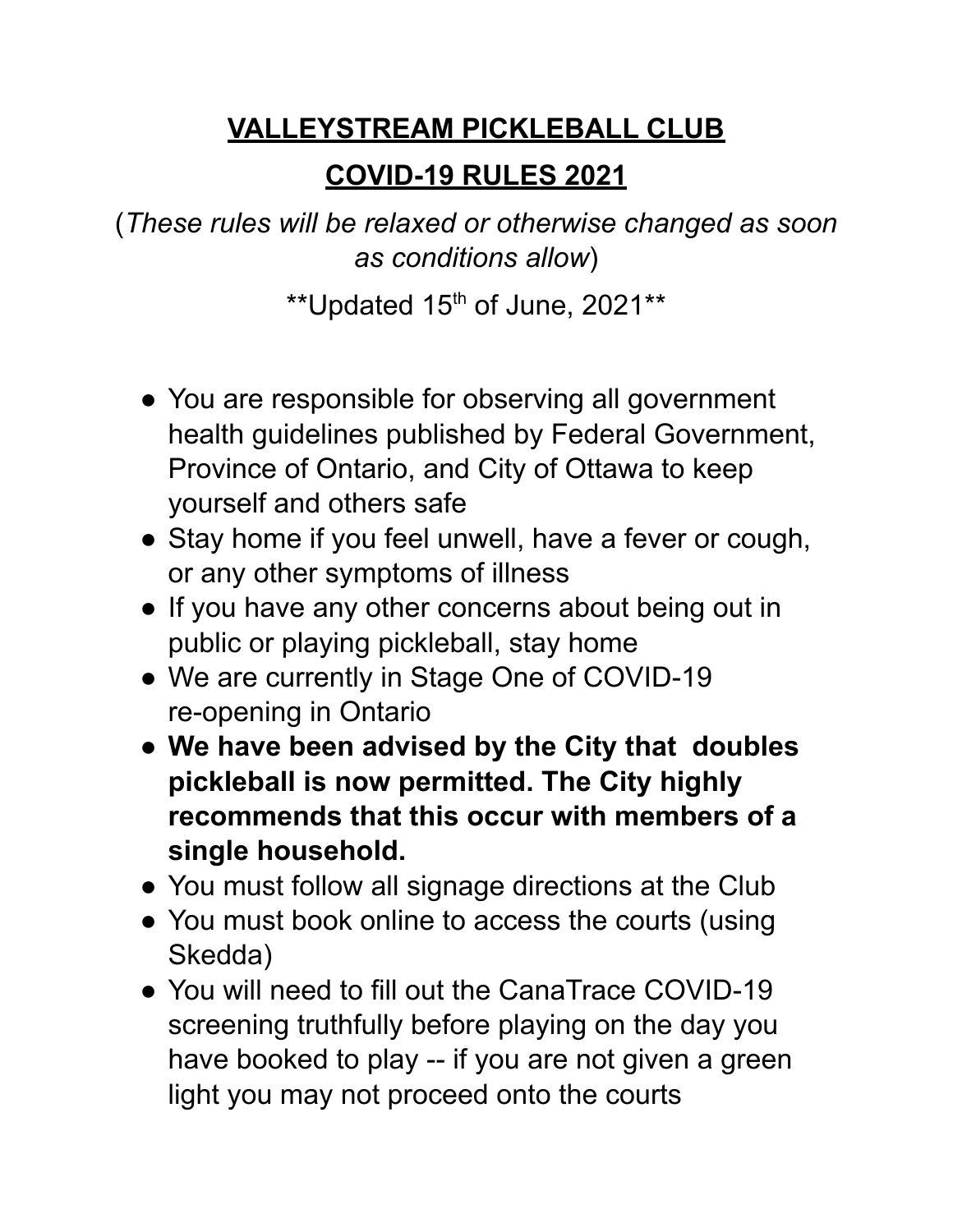- It is highly recommended that you wear a mask except when actively engaged in pickleball play
- Bring your own water, balls, paddles and hand sanitizer
- Disinfect your equipment regularly
- Stay apart by at least 3 meters when playing and 2 meters when not playing (unless members of same household)
- You must promptly leave the courts at the end of your session
- No guests or visitors, non-members, drop-ins, or spectators are allowed in the facility
- The Clubhouse is closed
- *●* The outdoor washroom is available and you will be required to clean and disinfect it after each use and lock it when you leave
- *●* Please be aware that members' actions on and around the courts are captured on our two web-cams

*Failure to abide by these rules could result in your membership being suspended and could result in the Club being shut down.*